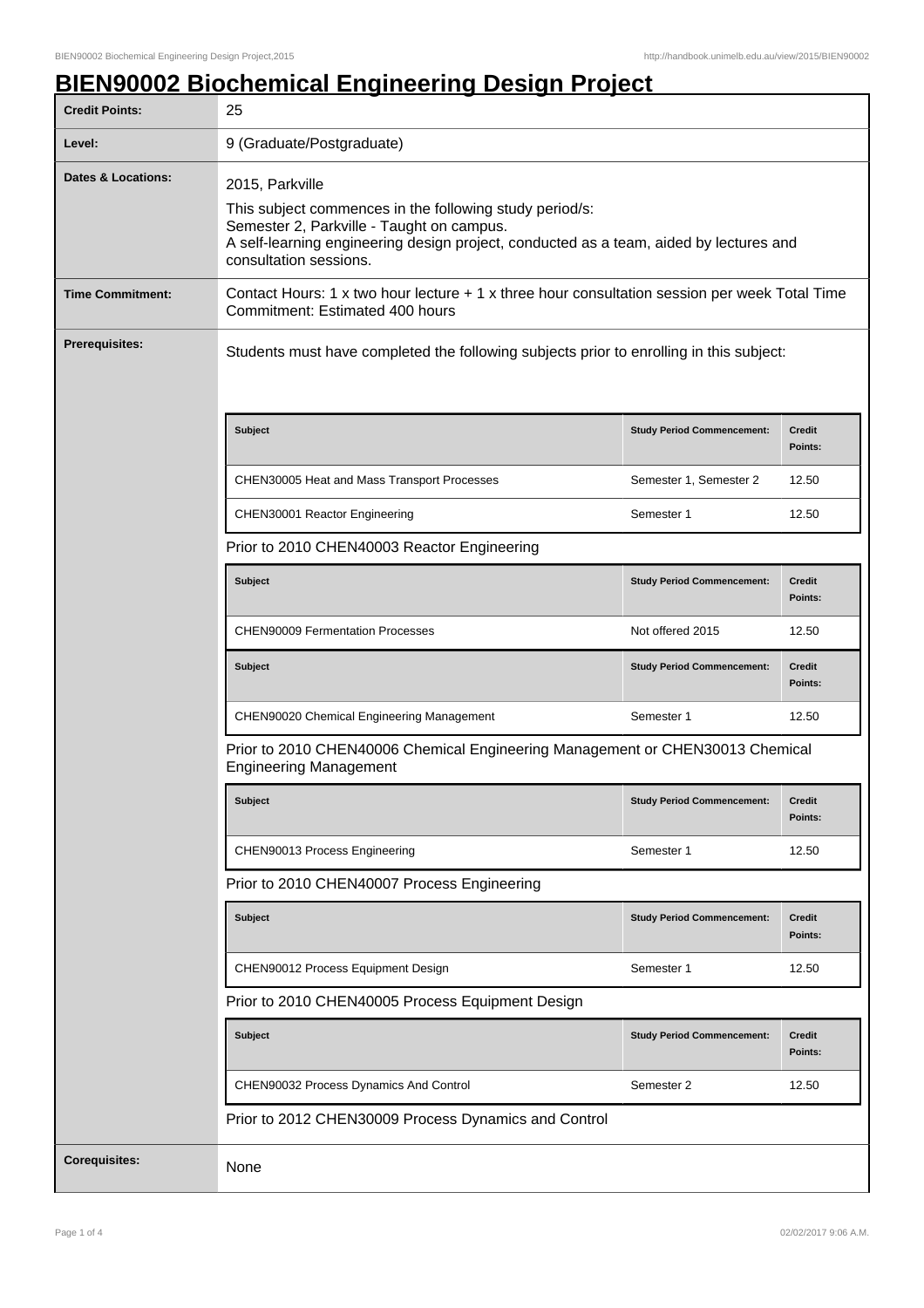┑

 $\Gamma$ 

| Recommended<br><b>Background Knowledge:</b>       | None                                                                                                                                                                                                                                                                                                                                                                                                                                                                                                                                                                                                                                                                                                                                                                                                                                                                                                                                                                                                                   |                                   |                          |  |
|---------------------------------------------------|------------------------------------------------------------------------------------------------------------------------------------------------------------------------------------------------------------------------------------------------------------------------------------------------------------------------------------------------------------------------------------------------------------------------------------------------------------------------------------------------------------------------------------------------------------------------------------------------------------------------------------------------------------------------------------------------------------------------------------------------------------------------------------------------------------------------------------------------------------------------------------------------------------------------------------------------------------------------------------------------------------------------|-----------------------------------|--------------------------|--|
| <b>Non Allowed Subjects:</b>                      | Credit will not be given for this subject and the following subjects:<br>CHEN40009 Design Project<br>BIEN40002 Biomolecular Engineering Design Project                                                                                                                                                                                                                                                                                                                                                                                                                                                                                                                                                                                                                                                                                                                                                                                                                                                                 |                                   |                          |  |
|                                                   | <b>Subject</b>                                                                                                                                                                                                                                                                                                                                                                                                                                                                                                                                                                                                                                                                                                                                                                                                                                                                                                                                                                                                         | <b>Study Period Commencement:</b> | <b>Credit</b><br>Points: |  |
|                                                   | CHEN90022 Chemical Engineering Design Project                                                                                                                                                                                                                                                                                                                                                                                                                                                                                                                                                                                                                                                                                                                                                                                                                                                                                                                                                                          | Semester 2                        | 25                       |  |
| <b>Core Participation</b><br><b>Requirements:</b> | For the purposes of considering request for Reasonable Adjustments under the Disability<br>Standards for Education (Cwth 2005), and Students Experiencing Academic Disadvantage<br>Policy, academic requirements for this subject are articulated in the Subject Description,<br>Subject Objectives, Generic Skills and Assessment Requirements of this entry. The University<br>is dedicated to provide support to those with special requirements. Further details on<br>the disability support scheme can be found at the Disability Liaison Unit website: http://<br>www.services.unimelb.edu.au/disability/                                                                                                                                                                                                                                                                                                                                                                                                       |                                   |                          |  |
| Coordinator:                                      | Prof Paul Webley                                                                                                                                                                                                                                                                                                                                                                                                                                                                                                                                                                                                                                                                                                                                                                                                                                                                                                                                                                                                       |                                   |                          |  |
| Contact:                                          | Email: paul.webley@unimelb.edu.au (mailto:paul.webley@unimelb.edu.au)                                                                                                                                                                                                                                                                                                                                                                                                                                                                                                                                                                                                                                                                                                                                                                                                                                                                                                                                                  |                                   |                          |  |
| <b>Subject Overview:</b>                          | <b>AIMS</b>                                                                                                                                                                                                                                                                                                                                                                                                                                                                                                                                                                                                                                                                                                                                                                                                                                                                                                                                                                                                            |                                   |                          |  |
|                                                   | This unit requires the students to undertake a major design task utilising the knowledge<br>gained throughout the Biochemical engineering course. This comprises the following tasks:<br>design of a process to meet a specified requirement; feasibility study of alternative processes<br>which meet the specification; determination of sequence for investigation of a chemical<br>manufacturing project and preparation of a report; consideration of environmental impacts and<br>sustainability issues; preparation of flowsheets; confirmation of effects of market forecasts;<br>economic evaluation; preparation of estimates for the minimisation of capital and production<br>costs; specification of equipment; selection of construction materials; and specification of<br>instrumentation location, staff and labour requirements and safety precautions. The HYSYS<br>simulation package will be utilised where appropriate. There will also be a series of lectures on<br>various aspects of design. |                                   |                          |  |
|                                                   | This subject forms the major capstone design project for the Chemical engineering Discipline<br>and closely simulates the design procedures the graduate students will undertake in chemical<br>industry process and design engineers. The pre-requisites ensure that the students bring<br>together all of the undergraduate knowledge and skills imparted in earlier years of the degree<br>program. All aspects of the safe and environmentally responsible design of a chemical process<br>plant are covered in this unit through project based learning. Through a careful sequential<br>approach, the students develop a feasibility study, an initial process scoping and development<br>report, and finally, a detailed design report. Team work is emphasized throughout to mimic the<br>typical team environment the students will encounter in the work place.                                                                                                                                              |                                   |                          |  |
|                                                   | <b>INDICATIVE CONTENT</b>                                                                                                                                                                                                                                                                                                                                                                                                                                                                                                                                                                                                                                                                                                                                                                                                                                                                                                                                                                                              |                                   |                          |  |
|                                                   | No new topics of a technical nature are introduced into this unit. The unit requires the students<br>to integrate their skills and knowledge from earlier units into a single, design project executed in<br>a team environment. The content therefore includes:                                                                                                                                                                                                                                                                                                                                                                                                                                                                                                                                                                                                                                                                                                                                                       |                                   |                          |  |
|                                                   | $_{\#}$ A feasibility study which includes market analysis, plant location and health and safety<br>assessment and preliminary economic evaluation of the proposal<br>$#$ A process development report which includes the assessment of technology options to<br>produce the required product, a mass and energy balance of the proposed process, as<br>evaluation of the environmental impact of the process, a safety analysis, and a detailed<br>process flow diagram of the proposed process<br>$#$ A detailed design report including the detailed process and mechanical design of a unit<br>operation with the process, the full process control and operation as well as process and<br>instrumentation diagram of the process, specification of all minor equipment items in the<br>process, a full HAZOP of a section of the plant, a full economic analysis and sensitivity<br>study of the proposed plant.                                                                                                 |                                   |                          |  |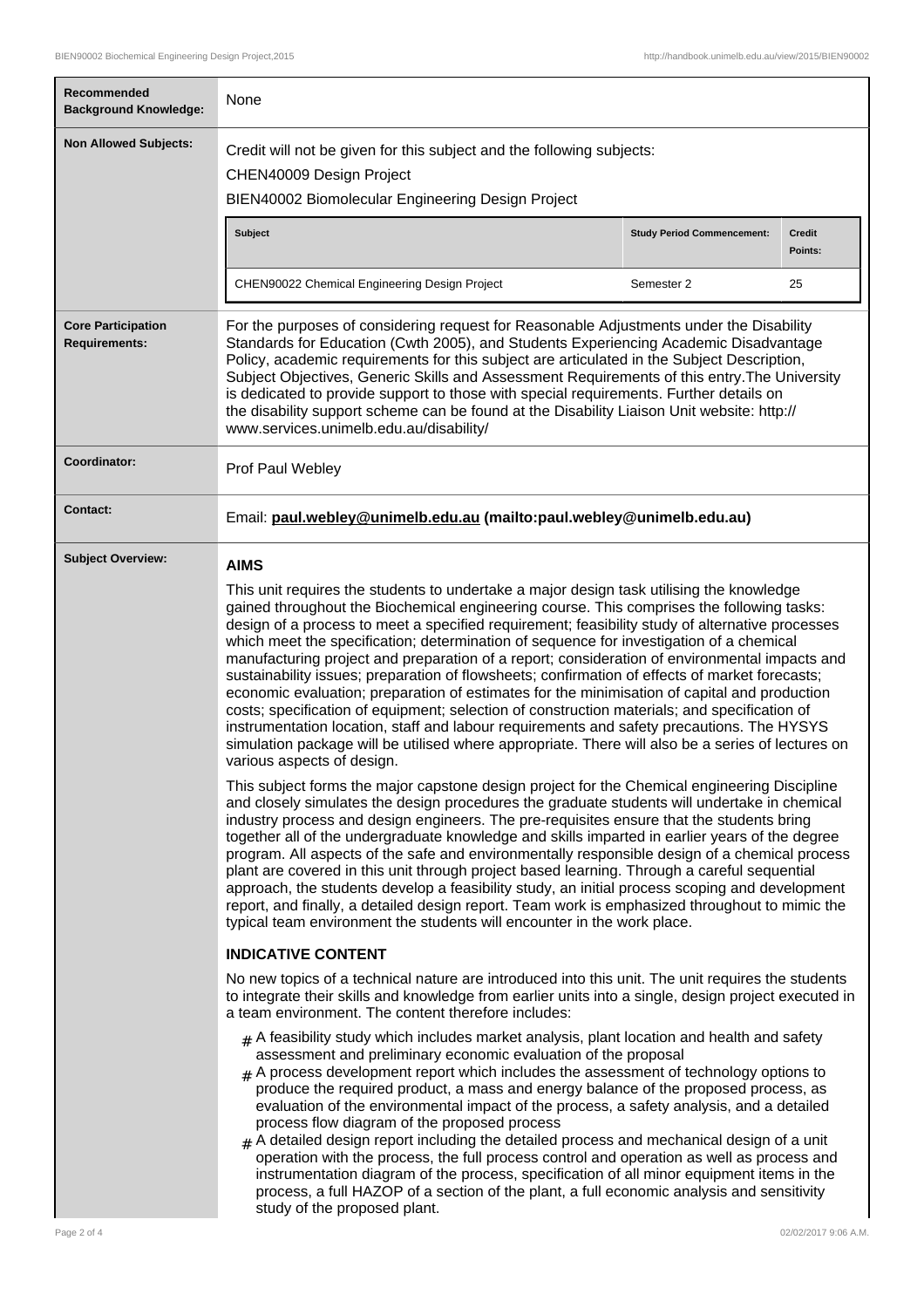|                           | This subject has been integrated with the Skills Towards Employment Program (STEP) and<br>contains activities that can assist in the completion of the Engineering Practice Hurdle (EPH).                                                                                                                                                                                                                                                                                                                                                                                                                                                                                                                                                                                                                                                                                                                                                                                                                                                                                                                                                                                                                                                                                                                                           |  |
|---------------------------|-------------------------------------------------------------------------------------------------------------------------------------------------------------------------------------------------------------------------------------------------------------------------------------------------------------------------------------------------------------------------------------------------------------------------------------------------------------------------------------------------------------------------------------------------------------------------------------------------------------------------------------------------------------------------------------------------------------------------------------------------------------------------------------------------------------------------------------------------------------------------------------------------------------------------------------------------------------------------------------------------------------------------------------------------------------------------------------------------------------------------------------------------------------------------------------------------------------------------------------------------------------------------------------------------------------------------------------|--|
| <b>Learning Outcomes:</b> | <b>INTENDED LEARNING OUTCOMES (ILO)</b>                                                                                                                                                                                                                                                                                                                                                                                                                                                                                                                                                                                                                                                                                                                                                                                                                                                                                                                                                                                                                                                                                                                                                                                                                                                                                             |  |
|                           | On completion of this subject the student is expected to:                                                                                                                                                                                                                                                                                                                                                                                                                                                                                                                                                                                                                                                                                                                                                                                                                                                                                                                                                                                                                                                                                                                                                                                                                                                                           |  |
|                           | 1 Complete a chemical engineering feasibility study for a proposed product/process<br>2 Conduct a process development assessment and mass and energy balances to determine<br>the overall scope and intent of the project<br>3 Carry out the integrated process and equipment design for an industrial chemical process,<br>which is initially poorly-defined and for which much of the design data is not available<br>4 Function as part of a team and manage their time effectively<br>5 Apply all of the hard and soft skills acquired in earlier units in an integrated way to develop<br>a full chemical plant design package.                                                                                                                                                                                                                                                                                                                                                                                                                                                                                                                                                                                                                                                                                                |  |
| Assessment:               | First Report (15%): Team report submission of a feasibility study of up to 30 pages. Time<br>commitment of approximately 40-50 hours. Peer assessment is required and considered in the<br>marking of these reports. Intended learning outcomes (ILOs) 1 to 5 are addressed in this report.<br>Due approximately one third of the way through the semester (on or around week 4) Second<br>Report (30%): Team report submission of up to 100 pages (not including supporting material<br>such as appendices, diagrams, tables, computations and computer output). Time commitment<br>of approximately 70-80 hours. Peer assessment is required and considered in the marking of<br>these reports. ILOs 1 to 5 are addressed in this report. Due approximately two thirds of the way<br>through the semester (on or around week 8) Final Report (55%): Individual report submission<br>of up to 100 pages (not including supporting material such as appendices, diagrams, tables,<br>computations and computer output). Report includes components generated as a team. Time<br>commitment of approximately 170-180 hours. ILOs 1 to 5 are addressed in this report. Due end<br>of semester. Hurdle requirement: An aggregate mark of 50% or more and a mark of 50% or<br>more in the final report is required to pass the subject. |  |
| <b>Prescribed Texts:</b>  | None                                                                                                                                                                                                                                                                                                                                                                                                                                                                                                                                                                                                                                                                                                                                                                                                                                                                                                                                                                                                                                                                                                                                                                                                                                                                                                                                |  |
| <b>Recommended Texts:</b> | None                                                                                                                                                                                                                                                                                                                                                                                                                                                                                                                                                                                                                                                                                                                                                                                                                                                                                                                                                                                                                                                                                                                                                                                                                                                                                                                                |  |
| <b>Breadth Options:</b>   | This subject is not available as a breadth subject.                                                                                                                                                                                                                                                                                                                                                                                                                                                                                                                                                                                                                                                                                                                                                                                                                                                                                                                                                                                                                                                                                                                                                                                                                                                                                 |  |
| <b>Fees Information:</b>  | Subject EFTSL, Level, Discipline & Census Date, http://enrolment.unimelb.edu.au/fees                                                                                                                                                                                                                                                                                                                                                                                                                                                                                                                                                                                                                                                                                                                                                                                                                                                                                                                                                                                                                                                                                                                                                                                                                                                |  |
| <b>Generic Skills:</b>    | $#$ Ability to undertake problem identification, formulation and solution<br>$#$ Ability to apply principles of chemical engineering to the design and specification of<br>equipment and/or processes which have not previously been encountered<br>$#$ Ability to utilise a systems approach to design and operational performance<br>Ability to function effectively as an individual and in multi-disciplinary and multi-cultural<br>#<br>teams, with the capacity to be a leader or manager as well as an effective team member<br>Understanding of the principles of sustainable design and development<br>Capacity for independent critical thought, rational inquiry and self-directed learning<br>#<br>Openness to new ideas and conventional critiques of received wisdom.<br>#                                                                                                                                                                                                                                                                                                                                                                                                                                                                                                                                            |  |
| <b>Notes:</b>             | <b>LEARNING AND TEACHING METHODS</b>                                                                                                                                                                                                                                                                                                                                                                                                                                                                                                                                                                                                                                                                                                                                                                                                                                                                                                                                                                                                                                                                                                                                                                                                                                                                                                |  |
|                           | The subject is developed through team work and through a series of lectures, guest speakers,<br>and weekly consultancy sessions. The deliverables in the project are managed carefully and<br>teams are expected to meet deadlines as required during the unit. The consultancy sessions<br>include meetings with industry engineers to provide real-work input into the students design and<br>decision making process.                                                                                                                                                                                                                                                                                                                                                                                                                                                                                                                                                                                                                                                                                                                                                                                                                                                                                                            |  |
|                           | <b>INDICATIVE KEY LEARNING RESOURCES</b>                                                                                                                                                                                                                                                                                                                                                                                                                                                                                                                                                                                                                                                                                                                                                                                                                                                                                                                                                                                                                                                                                                                                                                                                                                                                                            |  |
|                           | Prior to the start of this unit, a substantial database of technical reports, journal articles, web<br>sites and patents is set up. These are all relevant to the particular chemical/biological process<br>being evaluated. Students have access to this database through the subject LMS site upon the                                                                                                                                                                                                                                                                                                                                                                                                                                                                                                                                                                                                                                                                                                                                                                                                                                                                                                                                                                                                                            |  |